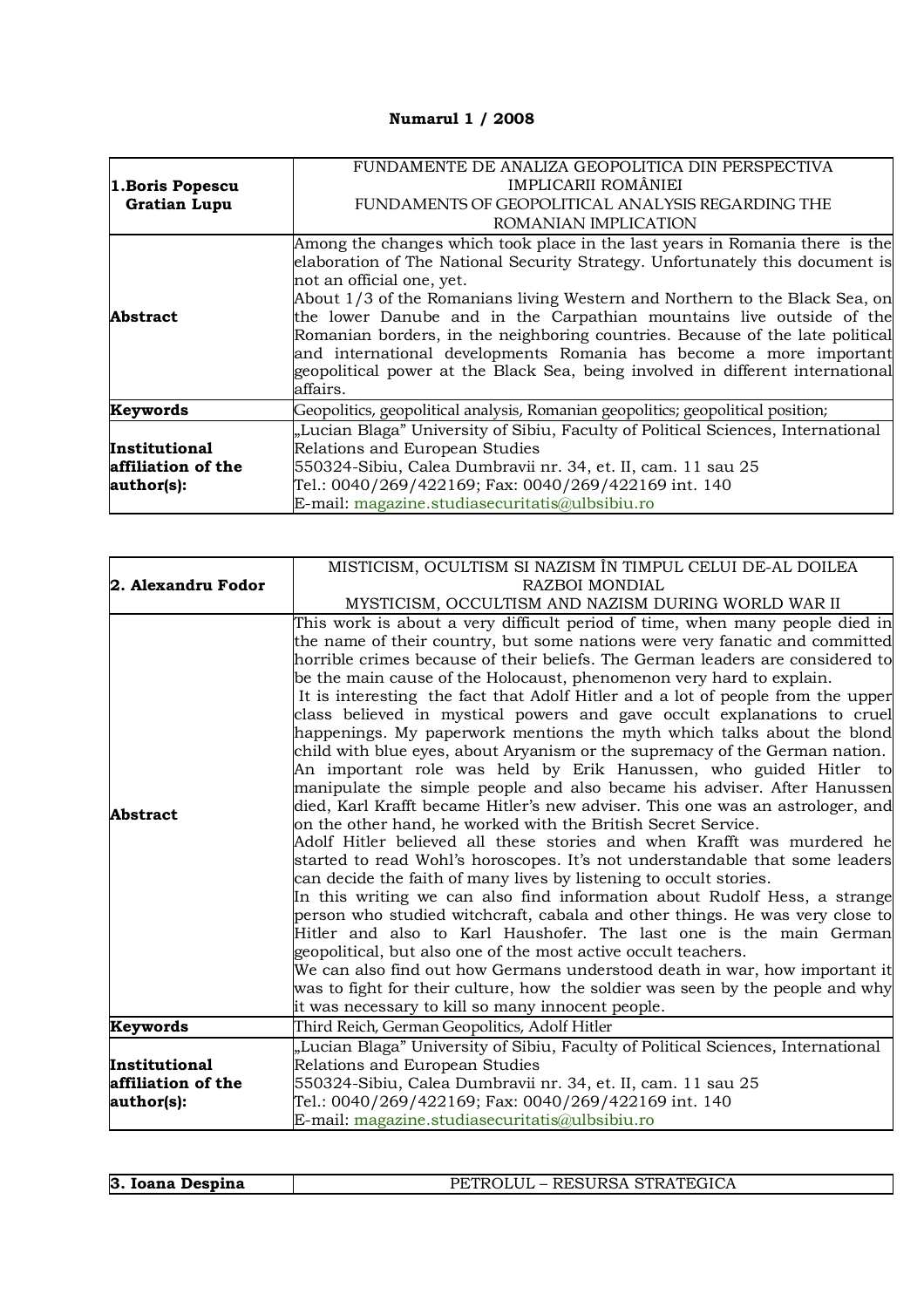| <b>Matau</b>                                      | OIL - A STRATEGIC RESOURCE                                                                                                                                                                                                                                                                                                                                                                                                                                                                                                                                                                                                                                                             |
|---------------------------------------------------|----------------------------------------------------------------------------------------------------------------------------------------------------------------------------------------------------------------------------------------------------------------------------------------------------------------------------------------------------------------------------------------------------------------------------------------------------------------------------------------------------------------------------------------------------------------------------------------------------------------------------------------------------------------------------------------|
| <b>Abstract</b>                                   | My article describes the important role played by the oil in the political and<br>economic life. In the introduction I describe the oil as a very important<br>component of the social life which can not be found in certain states (for<br>example the rich states or the developed ones). Then I speak about the oil<br>geopolitics and the Russian dependence. Russia is the state who has the most<br>oil resource at the moment and all the other countries depend on it. Because<br>the characteristics of the international oil market are very important I<br>reminded and explained it. In the last part of my article there is a study about<br>the Romanian oil situation. |
| Keywords                                          | Oil, oil crisis, Russian oil, Romanian oil situation;                                                                                                                                                                                                                                                                                                                                                                                                                                                                                                                                                                                                                                  |
| Institutional<br>affiliation of the<br>author(s): | "Lucian Blaga" University of Sibiu, Faculty of Political Sciences, International<br>Relations and European Studies<br>550324-Sibiu, Calea Dumbravii nr. 34, et. II, cam. 11 sau 25<br>Tel.: 0040/269/422169; Fax: 0040/269/422169 int. 140<br>E-mail: magazine.studiasecuritatis@ulbsibiu.ro                                                                                                                                                                                                                                                                                                                                                                                           |

| 4. Alexandra       | DECLINUL PETROLULUI SI SOARTA CIVILIZATIEI UMANE                                                                                                                                                                                                                                                                                                                                                                                                                                                                                                                                     |
|--------------------|--------------------------------------------------------------------------------------------------------------------------------------------------------------------------------------------------------------------------------------------------------------------------------------------------------------------------------------------------------------------------------------------------------------------------------------------------------------------------------------------------------------------------------------------------------------------------------------|
| Frighenciu         | THE DECLINE OF OIL RESERVES AND THE FAITH OF HUMAN SOCIETY                                                                                                                                                                                                                                                                                                                                                                                                                                                                                                                           |
| <b>Abstract</b>    | This article speaks about the importance of oil in human's life, how it<br>influences our lives, and on the other hand what will happen with the<br>civilization in the post-petrol period. The Middle East is the most important<br>actor on the oil trade scene and because of the last political actions in the<br>area its offer suffered some changes.<br>The global financial system is dependent on a constant increase of the<br>consumption of the oil and natural gases. This is the truth, the end of the oil<br>is coming and states start to create defense strategies. |
| Keywords           | Oil, oil consumption, OPEC, Oil producing countries;                                                                                                                                                                                                                                                                                                                                                                                                                                                                                                                                 |
|                    | "Lucian Blaga" University of Sibiu, Faculty of Political Sciences, International                                                                                                                                                                                                                                                                                                                                                                                                                                                                                                     |
| Institutional      | Relations and European Studies                                                                                                                                                                                                                                                                                                                                                                                                                                                                                                                                                       |
| affiliation of the | 550324-Sibiu, Calea Dumbravii nr. 34, et. II, cam. 11 sau 25                                                                                                                                                                                                                                                                                                                                                                                                                                                                                                                         |
| author(s):         | Tel.: 0040/269/422169; Fax: 0040/269/422169 int. 140                                                                                                                                                                                                                                                                                                                                                                                                                                                                                                                                 |
|                    | E-mail: magazine.studiasecuritatis@ulbsibiu.ro                                                                                                                                                                                                                                                                                                                                                                                                                                                                                                                                       |

| 5. Mihai Neag      | IMPLICATII ALE FORMELOR SI PROCEDEELOR DE ACTIUNE ALE                               |
|--------------------|-------------------------------------------------------------------------------------|
|                    | FORTELOR INSURGENTE DIN TEATRUL DE OPERATII DIN AFGANISTAN                          |
|                    | ASUPRA SECURITATII INDIVIDUALE A MILITARILOR                                        |
|                    | IMPLICATIONS OF THE INSURGENT'S ACTIONS IN AFGHANISTAN UPON                         |
|                    | THE SECURITY OF THE INDIVIDUALS OF THE ALLIED ARMED FORCES                          |
|                    | The terrorist actions' effects are directly or indirectly influencing the Army, the |
| <b>Abstract</b>    | Military Forces, which most of the times risk their lives trying to prevent the     |
|                    | damaging effects of the ill minds acting according to unconsciousness and of        |
|                    | the violent impulse.                                                                |
| Keywords           | Afghanistan war, insurgents, combat;                                                |
|                    | "Nicolae Balcescu" Land Forces Academy                                              |
| Institutional      | str. Revolutiei nr. 3-5, Sibiu, RO, 550170                                          |
| affiliation of the | Tel: +40-269-432990                                                                 |
| author(s):         | Fax: +40-269-215554                                                                 |
|                    | Email: office@armyacademy.ro                                                        |

| 6. Ileana Gentilia | ARMAMENTELE, INSTRUMENTE ÎN MECANISMUL SECURITATII                                                                                                              |
|--------------------|-----------------------------------------------------------------------------------------------------------------------------------------------------------------|
| <b>Metea</b>       | WEAPONS - INSTRUMENTS IN THE SECURITY MECHANISM                                                                                                                 |
| <b>Abstract</b>    | The article discusses the proliferation of certain categories of arms involved in<br>the conflicts of our days. Mass destruction weapons, nuclear and radiation |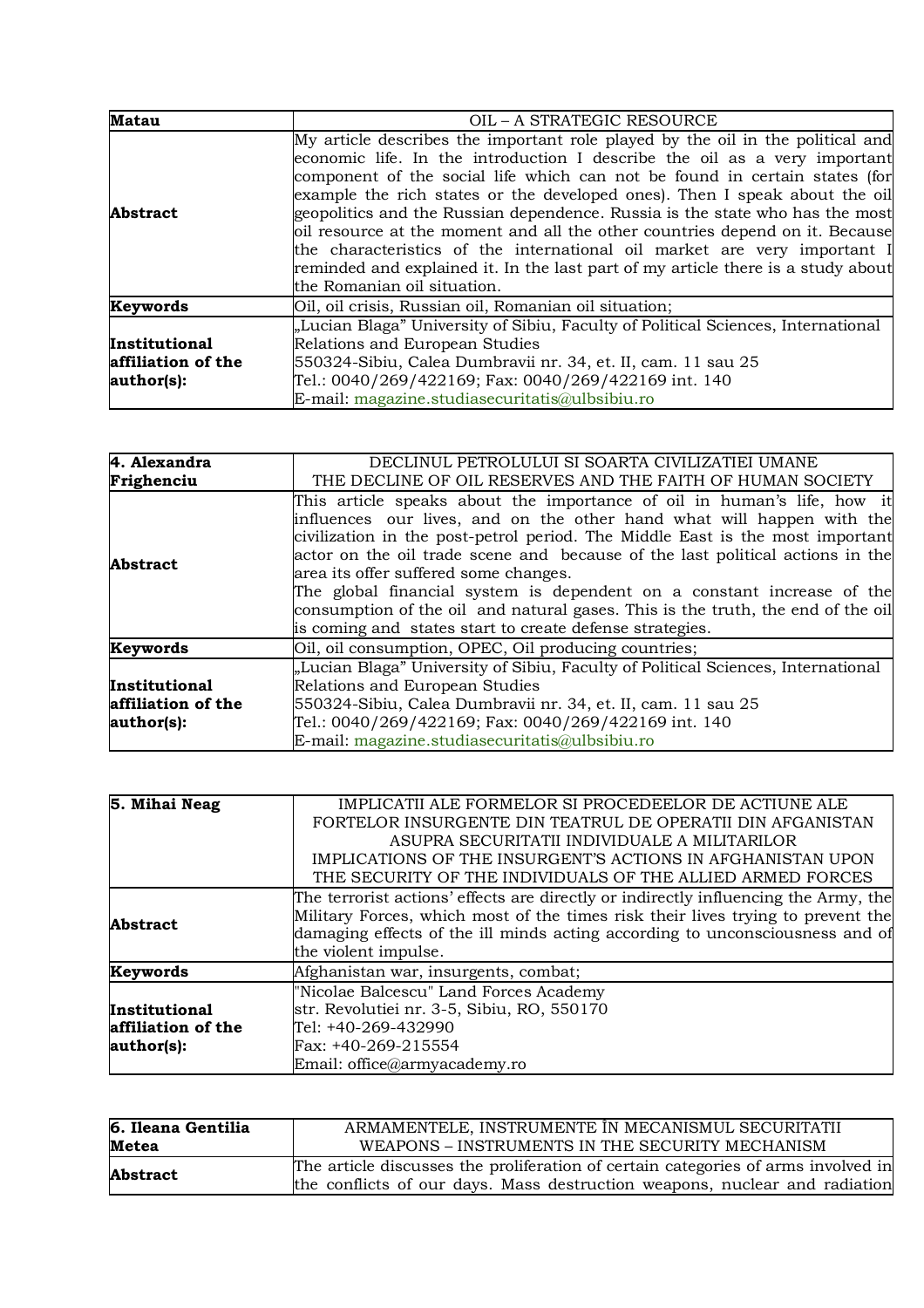|                    | weapons, chemical weapons and long range rockets are considered to be            |
|--------------------|----------------------------------------------------------------------------------|
|                    | instruments of power in the world's play.                                        |
|                    | Maintaining security at all levels is also influenced by the process of          |
|                    | controlling these categories of weapons.                                         |
| Keywords           | weapons, rockets, instruments of power                                           |
|                    | "Lucian Blaga" University of Sibiu, Faculty of Political Sciences, International |
| Institutional      | Relations and European Studies                                                   |
| affiliation of the | 550324-Sibiu, Calea Dumbravii nr. 34, et. II, cam. 11 sau 25                     |
| author(s):         | Tel.: 0040/269/422169; Fax: 0040/269/422169 int. 140                             |
|                    | E-mail: magazine.studiasecuritatis@ulbsibiu.ro                                   |

| 7. Eugen Strautiu  | ANUL ELECTORAL 2004 ÎN EUROPA. EVOLUTII SI TENDINTE                                                                                                                                                                                                                                                                                                                                                                                                                                                                                                                                                                                                                                                                                                                                                                                                                                                                                                                                                                                                                                                                                                                                                                                                                                                                                                                                                                                                                                                                                                                                  |
|--------------------|--------------------------------------------------------------------------------------------------------------------------------------------------------------------------------------------------------------------------------------------------------------------------------------------------------------------------------------------------------------------------------------------------------------------------------------------------------------------------------------------------------------------------------------------------------------------------------------------------------------------------------------------------------------------------------------------------------------------------------------------------------------------------------------------------------------------------------------------------------------------------------------------------------------------------------------------------------------------------------------------------------------------------------------------------------------------------------------------------------------------------------------------------------------------------------------------------------------------------------------------------------------------------------------------------------------------------------------------------------------------------------------------------------------------------------------------------------------------------------------------------------------------------------------------------------------------------------------|
| Dana Alexandru     | THE ELECTION YEAR 2004 IN EUROPE. EVOLUTIONS AND RUNS                                                                                                                                                                                                                                                                                                                                                                                                                                                                                                                                                                                                                                                                                                                                                                                                                                                                                                                                                                                                                                                                                                                                                                                                                                                                                                                                                                                                                                                                                                                                |
| <b>Abstract</b>    | In the Romanian reference material there is no systematic and elaborated<br>preoccupation regarding the electoral process in the world or at least on the<br>continent. The benefits of such preoccupations are obvious both for the<br>learning of the general mechanisms and the peculiarities of the functioning of<br>the democratic process in its various ways of perception, and for the correct<br>relation of the rules and of the Romanian electoral evolutions to the universal<br>realities.<br>Obviously, the scientific value of the effort of the systematic analysis of<br>the national electoral moments is growing exponentially with the duration of<br>the analyzed period. Therefore, the opportunities of comparative analysis, of<br>synthesis, of intervention using all means of mathematics (of statistics<br>especially) increase in the modelling of some evolutions. Under these<br>circumstances, the present study is meant to represent an introductory<br>scientific approach, bearing the value of a means of work and study.<br>The end of an electoral cycle can be an optimum moment for the recollection<br>of the electoral course at its beginning. Thus, we would obtain the reference<br>element for the comparative analysis of the level of the internal political forces,<br>at the beginning and at the end of the parliamentary and/ or presidential<br>mandate. For Romania, the benefit of taking as reference the electoral year<br>2004, considering the end of the parliamentary mandate in November 2008, is<br>unquestionable. |
| Keywords           | electoral process, electoral year, poll, political parties, comparative<br>analysis                                                                                                                                                                                                                                                                                                                                                                                                                                                                                                                                                                                                                                                                                                                                                                                                                                                                                                                                                                                                                                                                                                                                                                                                                                                                                                                                                                                                                                                                                                  |
|                    | "Lucian Blaga" University of Sibiu, Faculty of Political Sciences, International                                                                                                                                                                                                                                                                                                                                                                                                                                                                                                                                                                                                                                                                                                                                                                                                                                                                                                                                                                                                                                                                                                                                                                                                                                                                                                                                                                                                                                                                                                     |
| Institutional      | Relations and European Studies                                                                                                                                                                                                                                                                                                                                                                                                                                                                                                                                                                                                                                                                                                                                                                                                                                                                                                                                                                                                                                                                                                                                                                                                                                                                                                                                                                                                                                                                                                                                                       |
| affiliation of the | 550324-Sibiu, Calea Dumbravii nr. 34, et. II, cam. 11 sau 25                                                                                                                                                                                                                                                                                                                                                                                                                                                                                                                                                                                                                                                                                                                                                                                                                                                                                                                                                                                                                                                                                                                                                                                                                                                                                                                                                                                                                                                                                                                         |
| author(s):         | Tel.: 0040/269/422169; Fax: 0040/269/422169 int. 140                                                                                                                                                                                                                                                                                                                                                                                                                                                                                                                                                                                                                                                                                                                                                                                                                                                                                                                                                                                                                                                                                                                                                                                                                                                                                                                                                                                                                                                                                                                                 |
|                    | E-mail: magazine.studiasecuritatis@ulbsibiu.ro                                                                                                                                                                                                                                                                                                                                                                                                                                                                                                                                                                                                                                                                                                                                                                                                                                                                                                                                                                                                                                                                                                                                                                                                                                                                                                                                                                                                                                                                                                                                       |

| 8. Mojtaba Zarvani | JUSTIFICATION OF POLITICAL AUTHORITHY IN THEOLOGICAL                              |
|--------------------|-----------------------------------------------------------------------------------|
|                    | (ISLAMIC) EPISTEMOLOGY                                                            |
|                    | The political views of the speculative theologians have been more                 |
|                    | abstraction and justification of the events of the age rather than an issue       |
|                    | resulting from their scholastic theological geometry. "In other words, in the     |
|                    | field of politics, the speculative theology (not only today, but also always) has |
|                    | been a sort of filling the gap and resurfacing the work". In order to prove this  |
| <b>Abstract</b>    | argument, we will show a process during which from the early days of Islam        |
|                    | up to Ghazzali, gradually the monitoring elements which challenge the             |
|                    | authority of the Islamic ruler became fade. Moreover, the speculative             |
|                    | theologians in their political views gradually reach to a point in which they     |
|                    | consider a ruler with no specific features qualified to serve as a judge.         |
|                    | That is to say, the authoritative nature of the Abbasid government, which         |